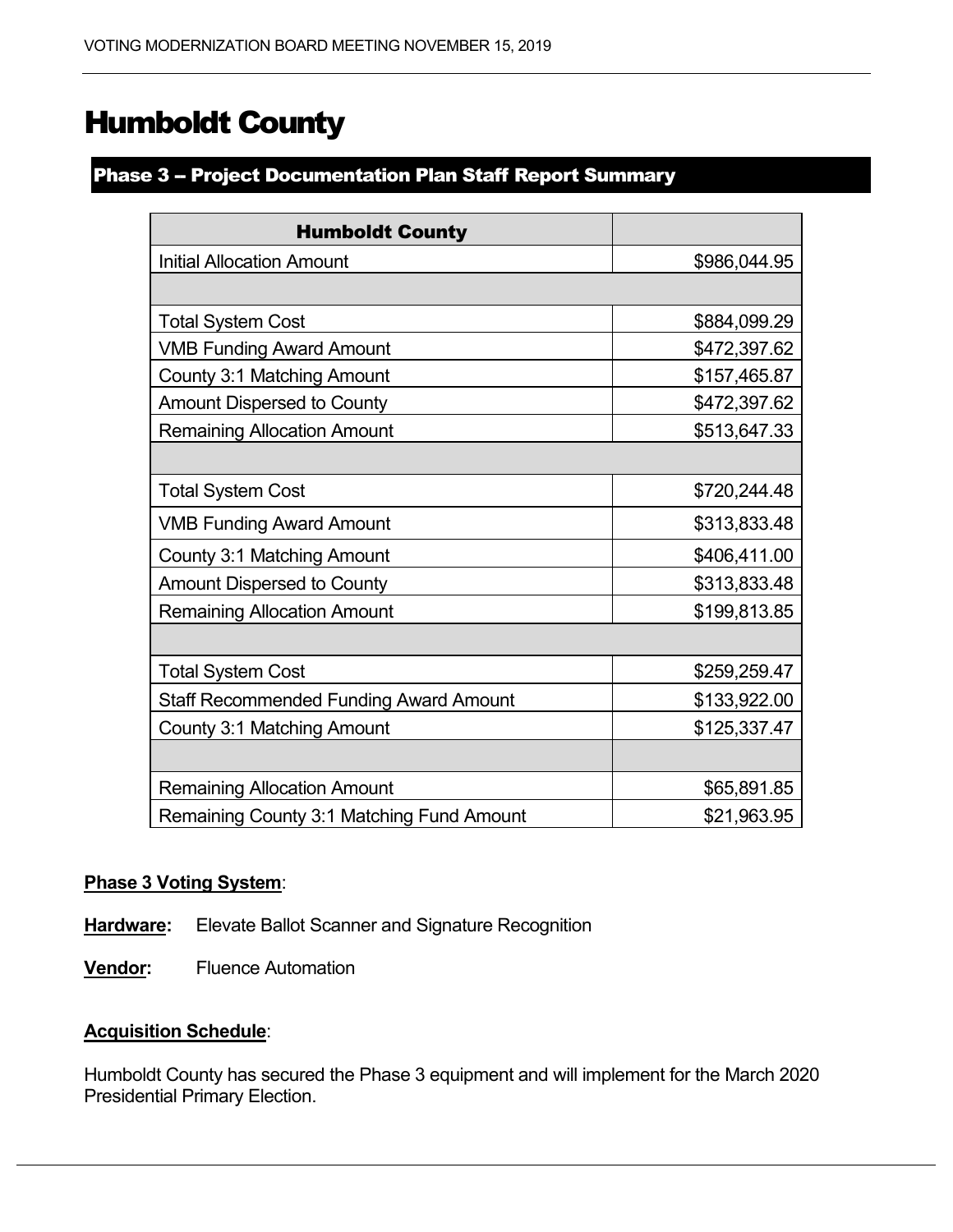Humboldt County Phase 3 – Project Documentation Plan - Staff Report

## **Project Completion Date**:

Humboldt County will fully implement the use of this new voting equipment by the March 2020 Presidential Primary Election.

## **Staff Report**:

Humboldt County's Phase 3 Project Documentation Plan meets the requirements for completeness.

In Humboldt County's Phase 1 of election modernization, they purchased the Hart eSlate accessible units to comply with the Help American Vote Act (HAVA) standards. For Phase 2 they purchased their DFM Associates Election Management System (EMS) and the HART eScan optical scan system. For Phase 3, Humboldt County has purchased the Fluence Automation Ballot Scanner in order to modernize Vote-by-Mail (VBM) ballot processing. Currently, over 60% of the County's voters are permanent VBM voters, and the County is considering a switch to the Voter's Choice Act (VCA) model, which would increase the amount of VBM ballots that will require processing.

Prior to purchasing this machine, the County's process was completely manual which was neither cost effective nor efficient. This VBM processing equipment will be used to sort, scan, and process incoming ballot envelopes at high speed while capturing and verifying signatures. Additionally, the system will interface with the County's EMS to upload data, generate reports, and track the status of scanned envelopes. Incorporating this technological advancement with each of these functions will considerably support the County with processing ballots quickly without forfeiting accuracy.

Humboldt anticipates reducing VBM-related labor costs by an estimated 60% each election year in addition to increasing efficiency in auditing, tracking, and preparing ballots for tabulation.

Humboldt County is not requesting the total remaining funds but intends to come back later to purchase equipment to help them transition to the VCA model.

Humboldt County will only receive VMB payments once it has submitted all detailed invoices for its VBM processing equipment. Please note that the staff-proposed funding award is based upon allowable reimbursement under Proposition 41 for the voting technology components. The extended service maintenance line items listed in the Humboldt County contract with Fluence Automation would not be covered as a reimbursable claim under Proposition 41. A chart of nonallowable expenses is attached detailing all ineligible expenses from Humboldt's Phase 3 of Voting Modernization.

## **Staff Recommendation**:

It is our staff recommendation that Humboldt County's Phase 3 Project Documentation Plan be approved and a Funding Award Letter be issued in the amount of \$133,922.00.